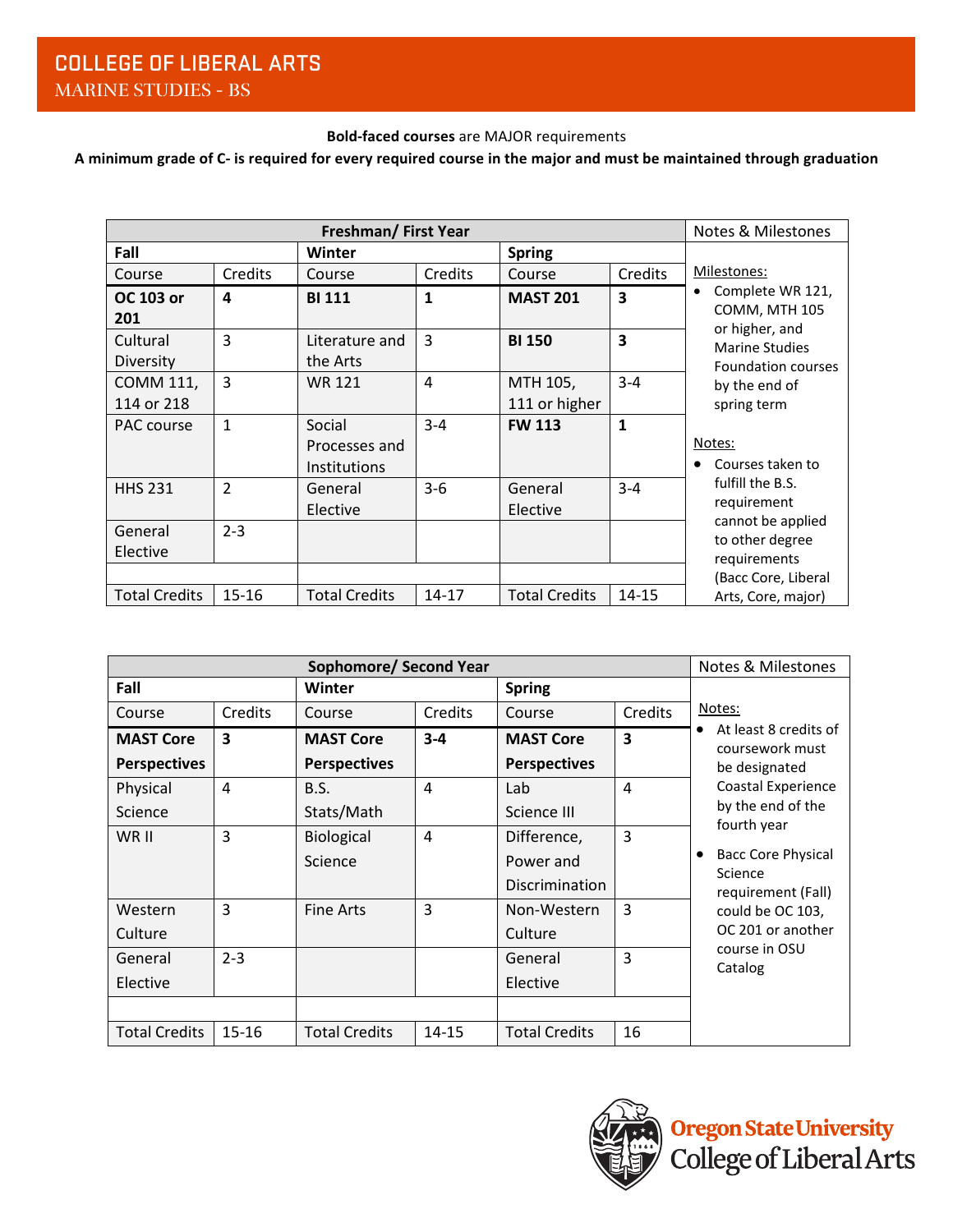|                           | <b>Notes &amp; Milestones</b> |                                         |           |                                         |         |                                                                                                                                                                                                               |
|---------------------------|-------------------------------|-----------------------------------------|-----------|-----------------------------------------|---------|---------------------------------------------------------------------------------------------------------------------------------------------------------------------------------------------------------------|
| Fall                      |                               | Winter                                  |           | <b>Spring</b>                           |         |                                                                                                                                                                                                               |
| Course                    | Credits                       | Course                                  | Credits   | Course                                  | Credits | Milestones:                                                                                                                                                                                                   |
| <b>MAST 300</b>           | 4                             | <b>MAST Core</b><br><b>Perspectives</b> | $3 - 4$   | <b>MAST Core</b><br><b>Perspectives</b> | $3 - 4$ | By end of Spring<br>Term, have an<br>approved "Area of<br>Distinction" Plan<br>for fourth year<br>Courses taken to<br>fulfill the B.S.<br>requirement<br>cannot be applied<br>to other degree<br>requirements |
| <b>B.S.</b><br>Stats/Math | 4                             | B.S.<br>Computer<br>Science             | 4         | <b>B.S. Science</b>                     | 4       |                                                                                                                                                                                                               |
| <b>Humanities</b>         | $3 - 4$                       | Social<br><b>Sciences</b>               | $3 - 4$   | Liberal Arts<br>Core course             | $3 - 4$ |                                                                                                                                                                                                               |
| General<br>Elective       | $3 - 4$                       | General<br>Elective                     | $3 - 4$   | General<br>Elective                     | $3 - 4$ |                                                                                                                                                                                                               |
|                           |                               |                                         |           |                                         |         | (Bacc Core, Liberal<br>Arts, Core, MAST<br>major)                                                                                                                                                             |
| <b>Total Credits</b>      | $14 - 16$                     | <b>Total Credits</b>                    | $13 - 16$ | <b>Total Credits</b>                    | 13-16   |                                                                                                                                                                                                               |

|                      | <b>Notes &amp; Milestones</b> |                      |           |                      |           |                                        |
|----------------------|-------------------------------|----------------------|-----------|----------------------|-----------|----------------------------------------|
| Fall                 |                               | <b>Winter</b>        |           | <b>Spring</b>        |           |                                        |
| Course               | Credits                       | Course               | Credits   | Course               | Credits   | Notes:                                 |
| <b>MAST</b>          | 4                             | <b>MAST</b>          | 4         | <b>MAST</b>          | 4         | Distinction<br>Electives should        |
| <b>Distinction</b>   |                               | <b>Distinction</b>   |           | <b>Distinction</b>   |           | not be Core or                         |
| <b>Elective I</b>    |                               | Elective III         |           | Internship           |           | Foundation classes.                    |
| <b>MAST</b>          | 4                             | Science,             | $3 - 4$   | <b>MAST</b>          | 4         | They cannot count<br>towards Bacc Core |
| <b>Distinction</b>   |                               | Technology           |           | <b>Distinction</b>   |           | or Liberal Arts Core                   |
| <b>Elective II</b>   |                               | and Society          |           | Capstone             |           |                                        |
| MAST-                | $3 - 4$                       | General              | $6-8$     | General              | $6-8$     |                                        |
| approved WIC         |                               | <b>Electives</b>     |           | <b>Electives</b>     |           |                                        |
| Contemporary         | $3 - 4$                       |                      |           |                      |           |                                        |
| Global Issues        |                               |                      |           |                      |           |                                        |
|                      |                               |                      |           |                      |           |                                        |
| <b>Total Credits</b> | 14-16                         | <b>Total Credits</b> | $13 - 16$ | <b>Total Credits</b> | $14 - 16$ |                                        |

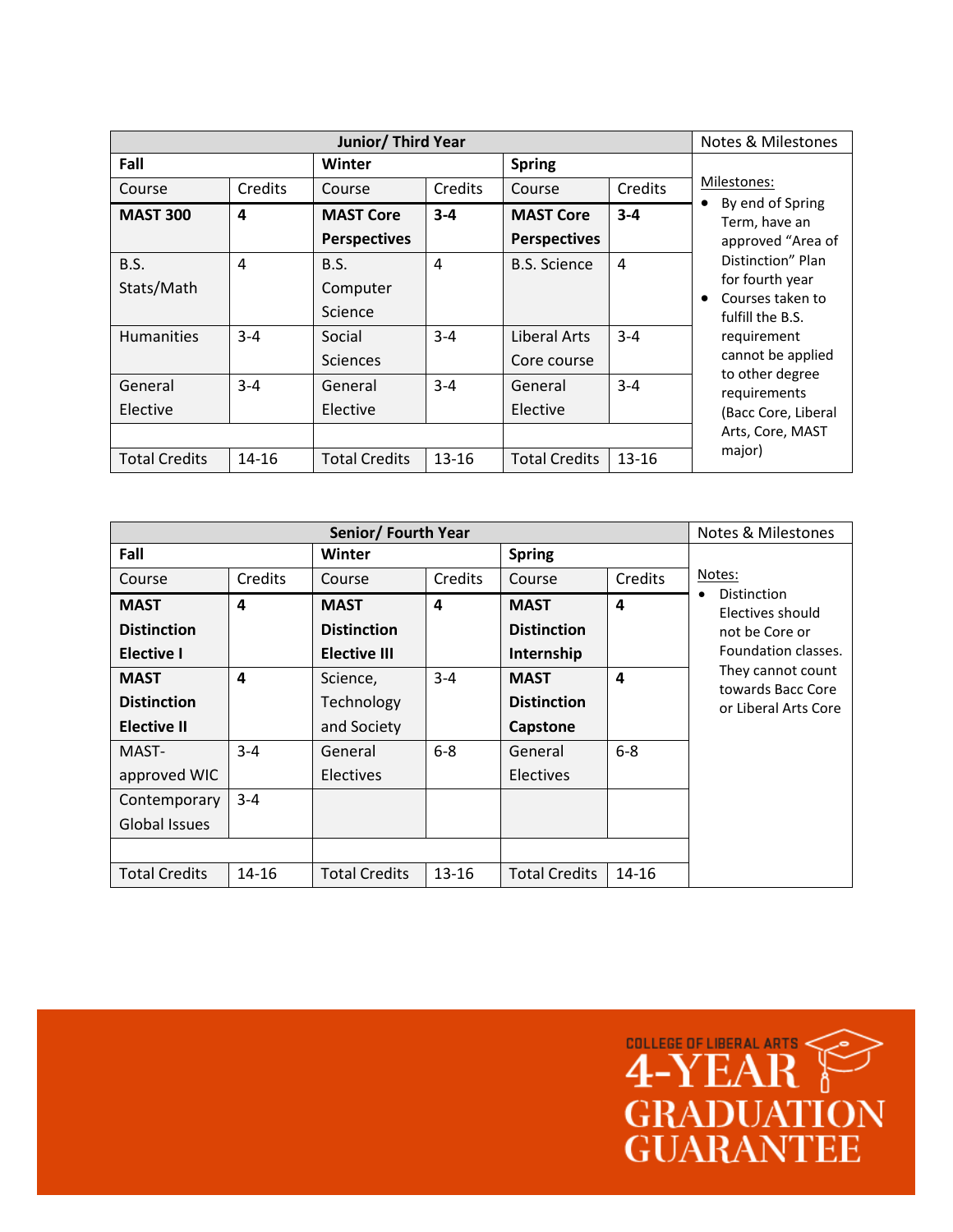## **Bold-faced courses** are MAJOR requirements

## A minimum grade of C- is required for every required course in the major and must be maintained through graduation

|                      | <b>Notes &amp; Milestones</b> |                      |                |                      |                         |                                         |
|----------------------|-------------------------------|----------------------|----------------|----------------------|-------------------------|-----------------------------------------|
| Fall                 |                               | Winter               |                | <b>Spring</b>        |                         |                                         |
| Course               | Credits                       | Course               | Credits        | Course               | Credits                 | Milestones:                             |
| OC 103 or            | 4                             | <b>BI 111</b>        | 1              | <b>MAST 201</b>      | 3                       | Complete WR 121,                        |
| 201                  |                               |                      |                |                      |                         | COMM, MTH 105                           |
| Cultural             | 3                             | Literature and       | $\overline{3}$ | <b>BI 150</b>        | $\overline{\mathbf{3}}$ | or higher, and<br><b>Marine Studies</b> |
| Diversity            |                               | the Arts             |                |                      |                         | <b>Foundation courses</b>               |
| COMM 111,            | 3                             | <b>WR 121</b>        | $\overline{a}$ | MTH 105 or           | $3 - 4$                 | by the end of                           |
| 114 or 218           |                               |                      |                | higher               |                         | spring term                             |
| PAC course           | 1                             | Social               | $3 - 4$        | <b>FW 113</b>        | $\mathbf{1}$            |                                         |
|                      |                               | Processes and        |                |                      |                         |                                         |
|                      |                               | <b>Institutions</b>  |                |                      |                         |                                         |
| <b>HHS 231</b>       | $\overline{2}$                | General              | $3-6$          | General              | $3 - 4$                 |                                         |
|                      |                               | Elective             |                | Elective             |                         |                                         |
| General              | $2 - 3$                       |                      |                |                      |                         |                                         |
| Elective             |                               |                      |                |                      |                         |                                         |
|                      |                               |                      |                |                      |                         |                                         |
| <b>Total Credits</b> | $15 - 16$                     | <b>Total Credits</b> | $14 - 17$      | <b>Total Credits</b> | $14 - 15$               |                                         |

| <b>Sophomore/ Second Year</b> |                         |                      |                |                      |                         | <b>Notes &amp; Milestones</b>            |
|-------------------------------|-------------------------|----------------------|----------------|----------------------|-------------------------|------------------------------------------|
| Fall                          |                         | Winter               |                | <b>Spring</b>        |                         |                                          |
| Course                        | Credits                 | Course               | Credits        | Course               | Credits                 | Notes:                                   |
| <b>MAST Core</b>              | $\overline{\mathbf{3}}$ | <b>MAST Core</b>     | $3 - 4$        | <b>MAST Core</b>     | $\overline{\mathbf{3}}$ | At least 8 credits of<br>coursework must |
| <b>Perspectives</b>           |                         | <b>Perspectives</b>  |                | <b>Perspectives</b>  |                         | be designated                            |
| Physical                      | 4                       | <b>Biological</b>    | $\overline{4}$ | Lab                  | 4                       | Coastal Experience                       |
| Science                       |                         | Science              |                | Science III          |                         | by the end of the<br>fourth year         |
| WR II                         | 3                       | B.A. Foreign         | $\overline{4}$ | B.A. Foreign         | $\overline{4}$          |                                          |
|                               |                         | Language             |                | Language             |                         |                                          |
|                               |                         | Year 1               |                | Year 1               |                         |                                          |
| Western                       | 3                       | <b>Fine Arts</b>     | 3              | Non-Western          | 3                       |                                          |
| Culture                       |                         |                      |                | Culture              |                         |                                          |
| B.A. Foreign                  | 4                       |                      |                | General              | 3                       |                                          |
| Language                      |                         |                      |                | Elective             |                         |                                          |
| Year 1                        |                         |                      |                |                      |                         |                                          |
|                               |                         |                      |                |                      |                         |                                          |
| <b>Total Credits</b>          | 17                      | <b>Total Credits</b> | $14 - 15$      | <b>Total Credits</b> | 17                      |                                          |